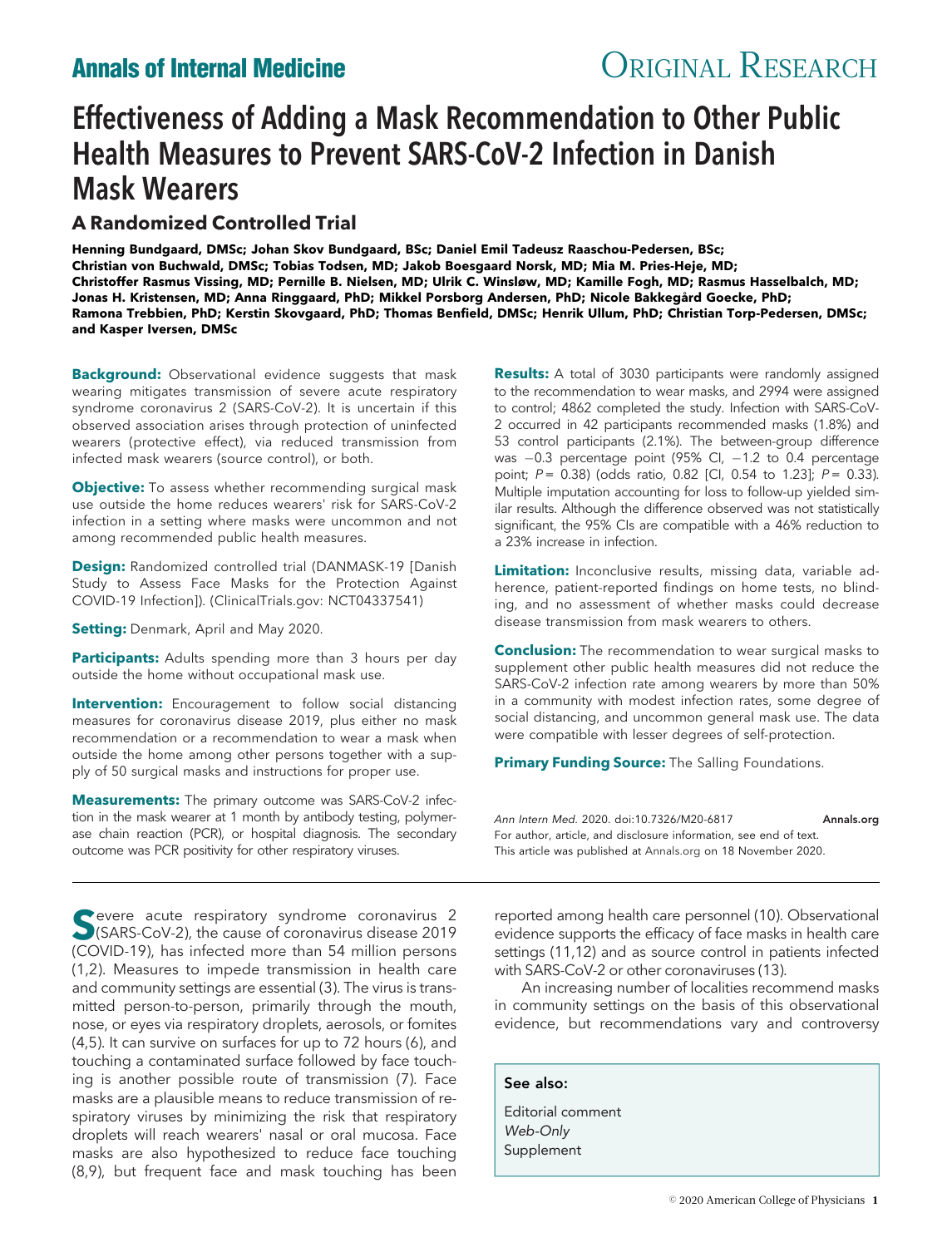exists (14). The World Health Organization (WHO) and the U.S. Centers for Disease Control and Prevention (15) strongly recommend that persons with symptoms or known infection wear masks to prevent transmission of SARS-CoV-2 to others (source control) (16). However, WHO acknowledges that we lack evidence that wearing a mask protects healthy persons from SARS-CoV-2 (prevention) (17). A systematic review of observational studies reported that mask use reduced risk for SARS, Middle East respiratory syndrome, and COVID-19 by 66% overall, 70% in health care workers, and 44% in the community (12). However, surgical and cloth masks were grouped in preventive studies, and none of the 3 included non–health care studies related directly to COVID-19. Another systematic review (18) and American College of Physicians recommendations (19) concluded that evidence on mask effectiveness for respiratory infection prevention is stronger in health care than community settings.

Observational evidence suggests that mask wearing mitigates SARS-CoV-2 transmission, but whether this observed association arises because masks protect uninfected wearers (protective effect) or because transmission is reduced from infected mask wearers (source control) is uncertain. Here, we report a randomized controlled trial (20) that assessed whether a recommendation to wear a surgical mask when outside the home among others reduced wearers' risk for SARS-CoV-2 infection in a setting where public health measures were in effect but community mask wearing was uncommon and not recommended.

### **METHODS**

#### **Trial Design and Oversight**

DANMASK-19 (Danish Study to Assess Face Masks for the Protection Against COVID-19 Infection) was an investigator-initiated, nationwide, unblinded, randomized controlled trial (ClinicalTrials.gov: NCT04337541). The trial protocol was registered with the Danish Data Protection Agency (P-2020-311) (Part 10 of the Supplement, available at [Annals.org](http://www.annals.org)) and published (21). The researchers presented the protocol to the independent regional scientific ethics committee of the Capital Region of Denmark, which did not require ethics approval (H-20023709) in accordance with Danish legislation (Parts 11 and 12 of the Supplement). The trial was done in accordance with the principles of the Declaration of Helsinki.

#### **Participants and Study Period**

During the study period (3 April to 2 June 2020), Danish authorities did not recommend use of masks in the community and mask use was uncommon (*<*5%) outside hospitals (22). Recommended public health measures included quarantining persons with SARS-CoV-2 infection, social distancing (including in shops and public transportation, which remained open), limiting the number of persons seen, frequent hand hygiene and cleaning, and limiting visitors to hospitals and nursing homes (23,24). Cafés and restaurants were closed during the study until 18 May 2020.

Eligible persons were community-dwelling adults aged 18 years or older without current or prior symptoms or diagnosis of COVID-19 who reported being outside the home among others for at least 3 hours per day and who did not wear masks during their daily work. Recruitment involved media advertisements and contacting private companies and public organizations. Interested citizens had internet access to detailed study information and to research staff for questions (Part 3 of the Supplement). At baseline, participants completed a demographic survey and provided consent for researchers to access their national registry data (Parts 4 and 5 of the Supplement). Recruitment occurred from 3 through 24 April 2020. Half of participants were randomly assigned to a group on 12 April and half on 24 April.

#### **Intervention**

Participants were enrolled and data registered using Research Electronic Data Capture (REDCap) software (25). Eligible participants were randomly assigned 1:1 to the mask or control group using a computer algorithm and were stratified by the 5 regions of Denmark (Supplement Table 1, available at [Annals.org\)](http://www.annals.org). Participants were notified of allocation by e-mail, and study packages were sent by courier (Part 7 of the Supplement). Participants in the mask group were instructed to wear a mask when outside the home during the next month. They received 50 threelayer, disposable, surgical face masks with ear loops (TYPE II EN 14683 [Abena]; filtration rate, 98%; made in China). Participants in both groups received materials and instructions for antibody testing on receipt and at 1 month. They also received materials and instructions for collecting an oropharyngeal/nasal swab sample for polymerase chain reaction (PCR) testing at 1 month and whenever symptoms compatible with COVID-19 occurred during follow-up. If symptomatic, participants were strongly encouraged to seek medical care. They registered symptoms and results of the antibody test in the online REDCap system. Participants returned the test material by prepaid express courier.

Written instructions and instructional videos guided antibody testing, oropharyngeal/nasal swabbing, and proper use of masks (Part 8 of the Supplement), and a help line was available to participants. In accordance with WHO recommendations for health care settings at that time, participants were instructed to change the mask if outside the home for more than 8 hours. At baseline and in weekly follow-up e-mails, participants in both groups were encouraged to follow current COVID-19 recommendations from the Danish authorities.

#### **Antibody and Viral PCR Testing**

Participants tested for SARS-CoV-2 IgM and IgG antibodies in whole blood using a point-of-care test (Lateral Flow test [Zhuhai Livzon Diagnostics]) according to the manufacturer's recommendations and as previously described (26). After puncturing a fingertip with a lancet, they withdrew blood into a capillary tube and placed 1 drop of blood followed by 2 drops of saline in the test chamber in each of the 2 test plates (IgM and IgG). Participants reported IgM and IgG results separately as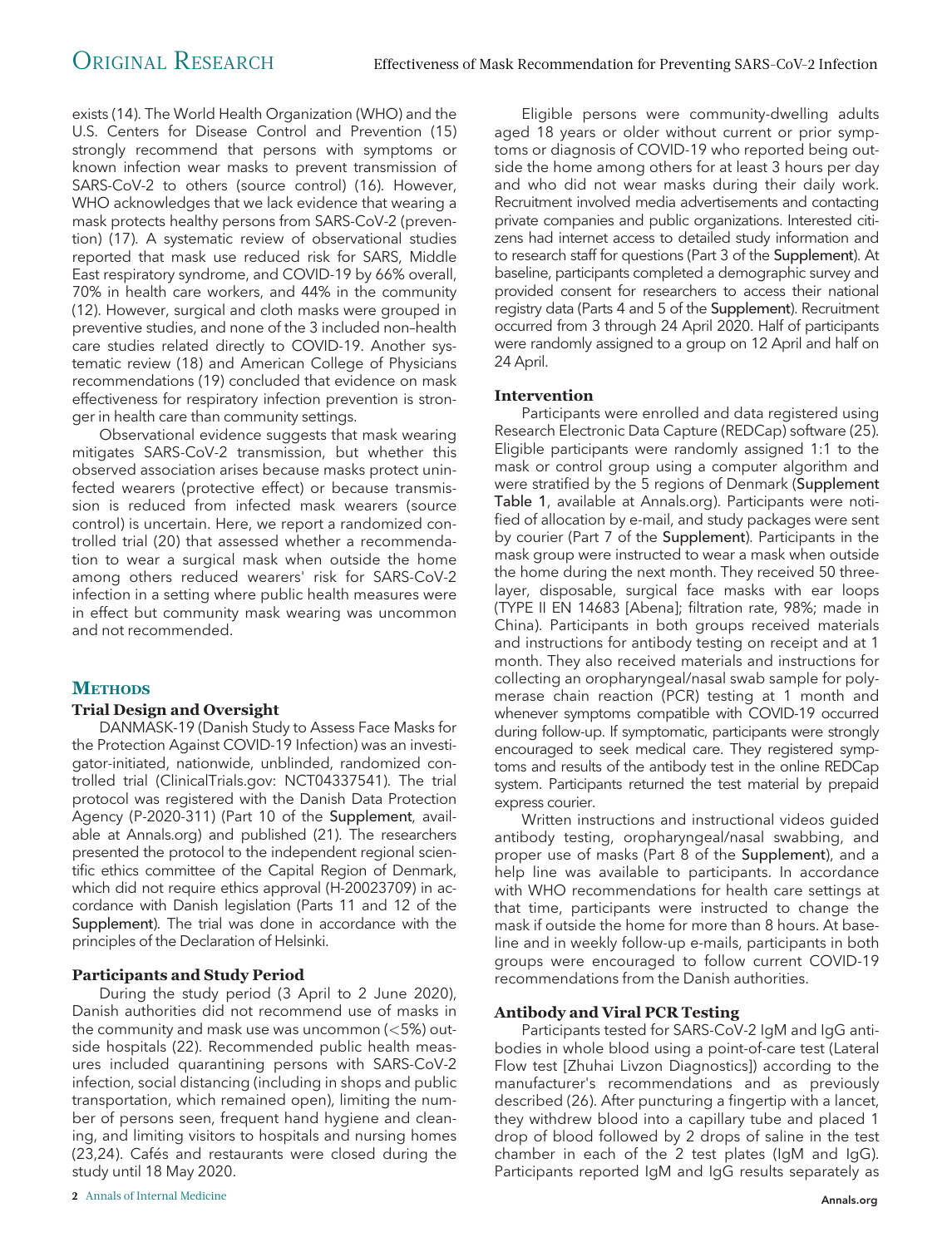"1 line present" (negative), "2 lines present" (positive), or "I am not sure, or I could not perform the test" (treated as a negative result). Participants were categorized as seropositive if they had developed IgM, IgG, or both. The manufacturer reported that sensitivity was 90.2% and specificity 99.2%. A previously reported internal validation using 651 samples from blood donors before November 2019 and 155 patients with PCR-confirmed SARS-CoV-2 infection estimated a sensitivity of 82.5% (95% CI, 75.3% to 88.4%) and specificity of 99.5% (CI, 98.7% to 99.9%) (26). We (27) and others (28) have reported that oropharyngeal/nasal swab sampling for SARS-CoV-2 by participants, as opposed to health care workers, is clinically useful. Descriptions of RNA extraction, primer and probe used, reverse transcription, preamplification, and microfluidic quantitative PCR are detailed in Part 6 of the Supplement.

#### **Data Collection**

Participants received 4 follow-up surveys (Parts 4 and 5 of the Supplement) by e-mail to collect information on antibody test results, adherence to recommendations on time spent outside the home among others, development of symptoms, COVID-19 diagnosis based on PCR testing done in public hospitals, and known COVID-19 exposures.

#### **Outcomes**

The primary outcome was SARS-CoV-2 infection, defined as a positive result on an oropharyngeal/nasal swab test for SARS-CoV-2, development of a positive SARS-CoV-2 antibody test result (IgM or IgG) during the study period, or a hospital-based diagnosis of SARS-CoV-2 infection or COVID-19. Secondary end points included PCR evidence of infection with other respiratory viruses (Supplement Table 2, available at [Annals.org](http://www.annals.org)).

#### **Sample Size Calculations**

The sample size was determined to provide adequate power for assessment of the combined composite primary outcome in the intention-to-treat analysis. Authorities estimated an incidence of SARS-CoV-2 infection of at least 2% during the study period. Assuming that wearing a face mask halves risk for infection, we estimated that a sample of 4636 participants would provide the trial with 80% power at a significance level of 5% (2-sided  $\alpha$  level). Anticipating 20% loss to follow-up in this community-based study, we aimed to assign at least 6000 participants.

#### **Statistical Analysis**

Participants with a positive result on an antibody test at baseline were excluded from the analyses. We calculated CIs of proportions assuming binomial distribution (Clopper–Pearson).

The primary composite outcome (intention-to-treat) was compared between groups using the  $\chi^2$  test. Odds ratios and confidence limits were calculated using logistic regression. We did a per protocol analysis that included only participants reporting complete or predominant use of face masks as instructed. A conservative sensitivity analysis assumed that participants with a

Prespecified subgroups were compared by logistic regression analysis. In a post hoc analysis, we explored whether there was a subgroup defined by a constellation of participant characteristics for which a recommendation to wear masks seemed to be effective. We included sex, age, type of work, time out of home, and outcome in this calculation.

Two-sided *P* values less than 0.05 were considered statistically significant. Analyses were done using R, version 3.6.1 (R Foundation).

#### **Role of the Funding Source**

An unrestricted grant from the Salling Foundations supported the study, and the BESTSELLER Foundation donated the Livzon tests. The funders did not influence study design, conduct, or reporting.

#### **RESULTS**

#### **Participants**

A total of 17 258 Danish citizens responded to recruitment, and 6024 completed the baseline survey and fulfilled eligibility criteria. The first participants (group 1; *n*= 2995) were randomly assigned on 12 April 2020 and were followed from 14 to 16 April through 15 May 2020. Remaining participants (group 2; *n*= 3029) were randomly assigned on 24 April 2020 and were followed from 2 to 4 May through 2 June 2020. A total of 3030 participants were randomly assigned to the recommendation to wear face masks, and 2994 were assigned not to wear face masks (Figure); 4862 participants (80.7%) completed the study. Table 1 shows baseline characteristics, which were well balanced between groups. Participants reported having spent a median of 4.5 hours per day outside the home.

#### **Adherence**

Based on the lowest adherence reported in the mask group during follow-up, 46% of participants wore the mask as recommended, 47% predominantly as recommended, and 7% not as recommended.

#### **Primary Outcome**

The primary outcome occurred in 42 participants (1.8%) in the mask group and 53 (2.1%) in the control group. In an intention-to-treat analysis, the betweengroup difference was  $-0.3$  percentage point (CI,  $-1.2$  to 0.4 percentage point; *P*= 0.38) (odds ratio [OR], 0.82 [CI, 0.54 to 1.23];  $P = 0.33$ ) in favor of the mask group (Supplement Figure 1, available at [Annals.org\)](http://www.annals.org). When this analysis was repeated with multiple imputation for missing data due to loss to follow-up, it yielded similar results (OR, 0.81 [CI, 0.53 to 1.23]; *P*= 0.32). Table 2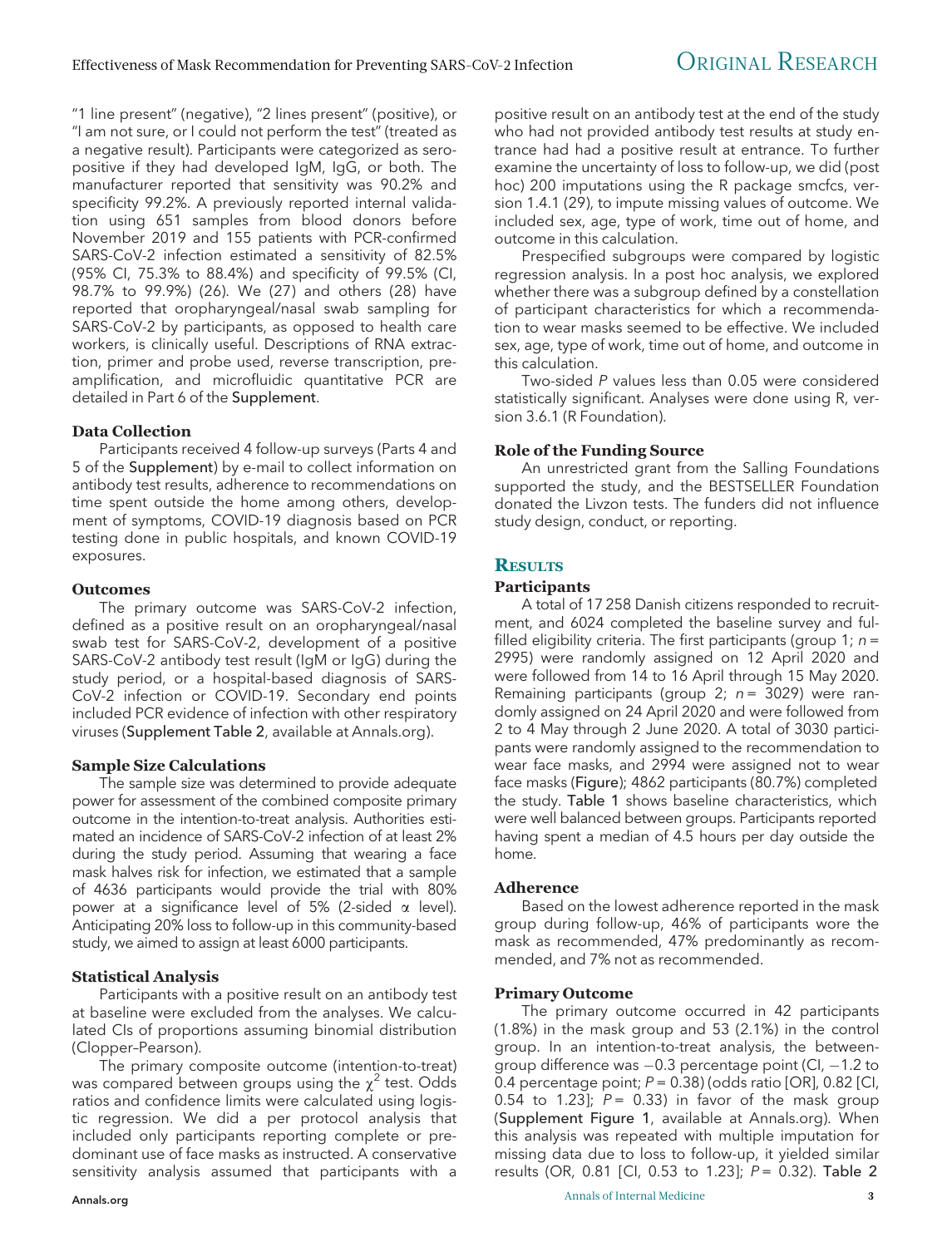#### *Figure 1.* Study flow diagram.



Inclusion and exclusion criteria are described in the Methods section, and criteria for completion of the study are given in the Supplement (available at [Annals.org\)](http://www.annals.org). SARS-CoV-2 = severe acute respiratory syndrome coronavirus 2.

provides data on the components of the primary end point, which were similar between groups.

In a per protocol analysis that excluded participants in the mask group who reported nonadherence (7%), SARS-CoV-2 infection occurred in 40 participants (1.8%) in the mask group and 53 (2.1%) in the control group (between-group difference,  $-0.4$  percentage point [CI, 1.2 to 0.5 percentage point]; *P*= 0.40) (OR, 0.84 [CI, 0.55 to 1.26]; *P*= 0.40). Supplement Figure 2 (available at [Annals.org\)](http://www.annals.org) provides results of the prespecified subgroup analyses of the primary composite end point. No statistically significant interactions were identified.

In the preplanned psensitivity analysis, those who had a positive result on an antibody test at 1 month but had not provided antibody results at baseline were considered to have had positive results at baseline (*n*= 18) that is, they were excluded from the analysis. In this analysis, the primary outcome occurred in 33 participants (1.4%) in the face mask group and 44 (1.8%) in the control group (between-group difference,  $-0.4$  percentage point [CI, 1.1 to 0.4 percentage point]; *P*= 0.22) (OR, 0.77 [CI, 0.49 to 1.22]; *P*= 0.26).

Three post hoc (not preplanned) analyses were done. In the first, which included only participants reporting wearing face masks "exactly as instructed," infection (the primary outcome) occurred in 22 participants (2.0%) in the face mask group and 53 (2.1%) in the control

group (between-group difference,  $-0.2$  percentage point [CI, 1.3 to 0.9 percentage point]; *P*= 0.82) (OR, 0.93 [CI, 0.56 to 1.54]; *P*= 0.78). The second post hoc analysis excluded participants who did not provide antibody test results at baseline; infection occurred in 33 participants (1.7%) in the face mask group and 44 (2.1%) in the control group (between-group difference,  $-0.4$ percentage point  $[Cl, -1.4$  to 0.4 percentage point];  $P=$ 0.33) (OR, 0.80 [CI, 0.51 to 1.27]; *P*= 0.35). In the third post hoc analysis, which investigated constellations of patient characteristics, we did not find a subgroup where face masks were effective at conventional levels of statistical significance (data not shown).

A total of 52 participants in the mask group and 39 control participants reported COVID-19 in their household. Of these, 2 participants in the face mask group and 1 in the control group developed SARS-CoV-2 infection, suggesting that the source of most observed infections was outside the home. Reported symptoms did not differ between groups during the study period (Supplement Table 3, available at [Annals.org\)](http://www.annals.org).

#### **Secondary Outcomes**

In the mask group, 9 participants (0.5%) were positive for 1 or more of the 11 respiratory viruses other than SARS-CoV-2, compared with 11 participants (0.6%) in the  $control$  group (between-group difference,  $-0.1$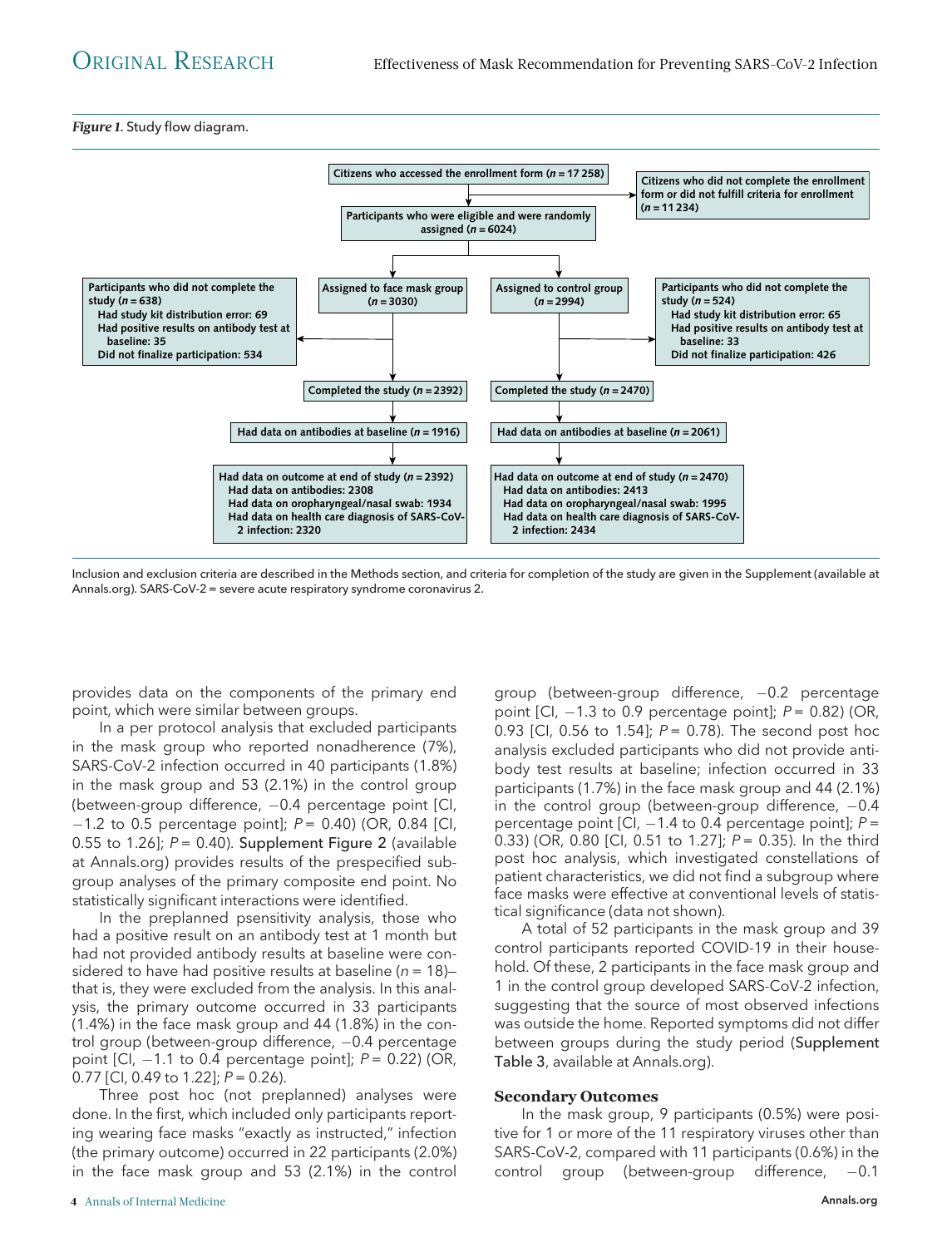percentage point  $[Cl, -0.6$  to 0.4 percentage point];  $P=$ 0.87) (OR, 0.84 [CI, 0.35 to 2.04]; *P*= 0.71). Positivity for any virus, including SARS-CoV-2, occurred in 9 mask participants (0.5%) versus 16 control participants (0.8%) (between-group difference,  $-0.3$  percentage point  $|Cl$ , 0.9 to 0.2 percentage point]; *P*= 0.26) (OR, 0.58 [CI, 0.25 to 1.31]; *P*= 0.19).

#### **DISCUSSION**

In this community-based, randomized controlled trial conducted in a setting where mask wearing was uncommon and was not among other recommended public health measures related to COVID-19, a recommendation to wear a surgical mask when outside the home among others did not reduce, at conventional levels of statistical significance, incident SARS-CoV-2 infection compared with no mask recommendation. We designed the study to detect a reduction in infection rate from 2% to 1%. Although no statistically significant difference in SARS-CoV-2 incidence was observed, the 95% CIs are compatible with a possible 46% reduction to 23% increase in infection among mask wearers. These findings do offer evidence about the degree of protection mask wearers can anticipate in a setting where others are not wearing masks and where other public health measures, including social distancing, are in effect. The findings, however, should not be used to conclude that a recommendation for everyone to wear masks in the community would not be effective in reducing SARS-CoV-2 infections, because the trial did not test the role of masks in source control of SARS-CoV-2 infection. During the study period, authorities did not recommend face mask use outside hospital settings and mask use was rare in

*Table 1.* Characteristics of Participants Completing the Study

community settings (22). This means that study participants' exposure was overwhelmingly to persons not wearing masks.

The observed infection rate was similar to that reported in other large Danish studies during the study period (26,30). Of note, the observed incidence of SARS-CoV-2 infection was higher than we had estimated when planning a sample size that would ensure more than 80% power to detect a 50% decrease in infection. The intervention lasted only 1 month and was carried out during a period when Danish authorities recommended quarantine of diagnosed patients, physical distancing, and hand hygiene as general protective means against SARS-CoV-2 transmission (23). Cafés and restaurants were closed through 18 May, but follow-up of the second randomized group continued through 2 June.

The first randomized group was followed while the Danish society was under lockdown. Reopening occurred (18 May 2020) during follow-up of the second group of participants, but it was not reflected in the outcome because infection rates were similar between groups (Supplement Figure 2). The relative infection rate between mask wearers and those not wearing masks would most likely be affected by changes in applied protective means or in the virulence of SARS-CoV-2, whereas the rate difference between the 2 groups would probably not be affected solely by a higher—or lower—number of infected citizens.

Although we saw no statistically significant difference in presence of other respiratory viruses, the study was not sufficiently powered to draw definite conclusions about the protective effect of masks for other viral infections. Likewise, the study had limited power for any of the subgroup analyses.

| <b>Characteristic</b>                             | Face Mask Group ( $n = 2392$ ) | Control Group ( $n = 2470$ ) |
|---------------------------------------------------|--------------------------------|------------------------------|
| Mean age $(SD)$ , y                               | 47.4 (14)                      | 47.0(13)                     |
| Female sex, n (%)                                 | 1545 (64.6)                    | 1571 (63.6)                  |
| Smoker, n (%)                                     | 478 (20.0)                     | 499 (20.2)                   |
| Wears eyeglasses daily, n (%)                     | 956 (40.0)                     | 929 (37.6)                   |
| Capital Region resident, n (%)*                   | 1220 (51.0)                    | 1289 (52.2)                  |
| Provided antibody test results at baseline, n (%) | 1916 (80.1)                    | 2061 (83.4)                  |
| Occupation, n (%)                                 |                                |                              |
| Shop employee                                     | 108(4.5)                       | 85(3.4)                      |
| Cashier                                           | 101(4.2)                       | 96(3.9)                      |
| Craftsperson                                      | 110(4.6)                       | 103(4.2)                     |
| Office employee                                   | 265(11.1)                      | 312(12.6)                    |
| Manager                                           | 111(4.6)                       | 108(4.4)                     |
| Transportation employee                           | 617(25.8)                      | 625(25.3)                    |
| Service employee                                  | 107(4.5)                       | 104(4.2)                     |
| Home care/nursing home employee                   | 197 (8.2)                      | 229(9.3)                     |
| Early childhood care staff                        | 89(3.7)                        | 88 (3.6)                     |
| Salesperson                                       | 37(1.5)                        | 47 (1.9)                     |
| Other                                             | 650 (27.2)                     | 673 (27.2)                   |

\* According to national authority data, the Capital Region had a higher frequency of coronavirus disease 2019 than other Danish regions; see subgroup analyses in Supplement Figure 2 (available at [Annals.org\)](http://www.annals.org).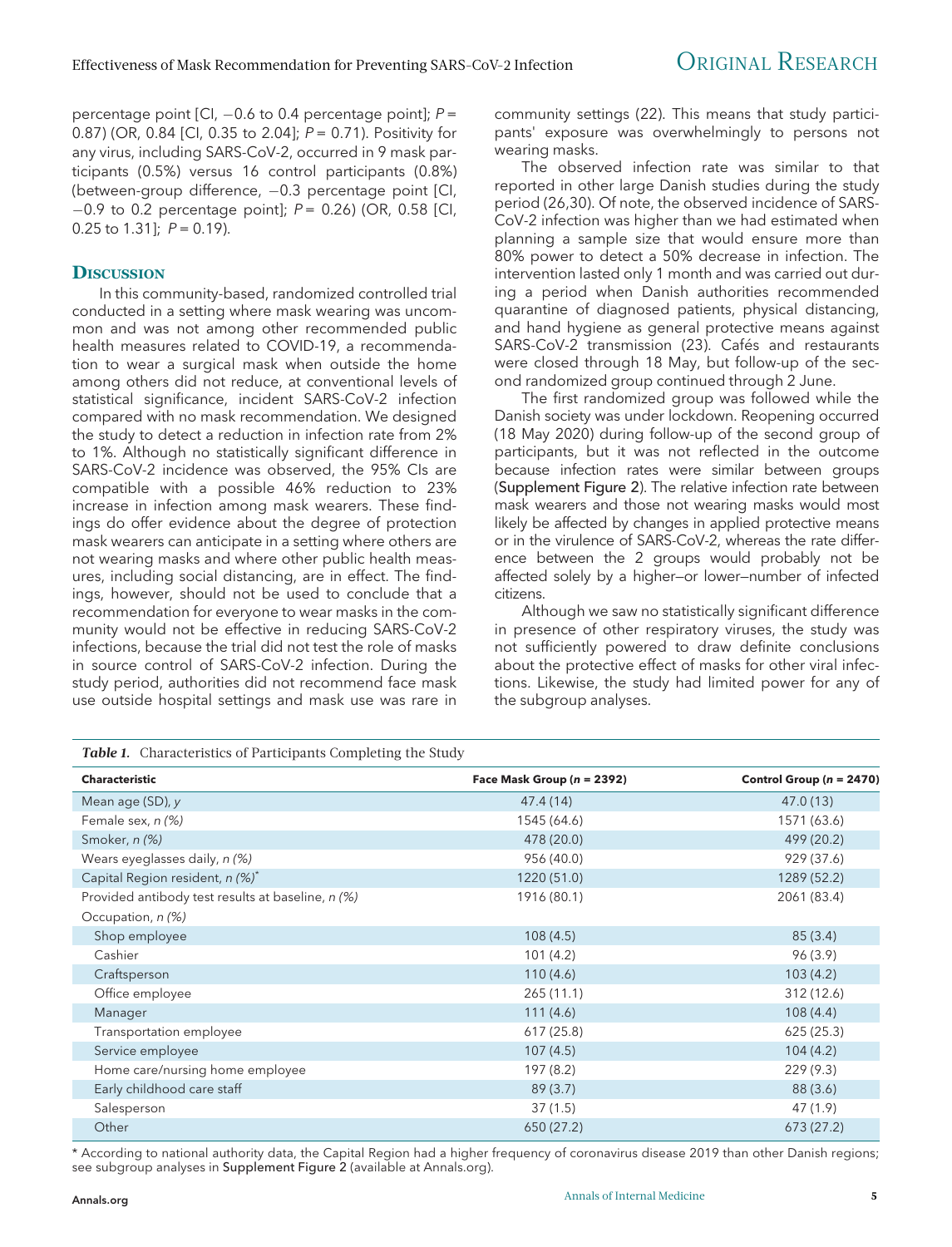| <b>Table 2.</b> Distribution of the Components of the Composite Primary Outcome |                                                                               |         |                                  |  |
|---------------------------------------------------------------------------------|-------------------------------------------------------------------------------|---------|----------------------------------|--|
| <b>Outcome Component</b>                                                        | Face Mask Group ( $n = 2392$ ), $n$ (%) Control Group ( $n = 2470$ ), $n$ (%) |         | Odds Ratio (95% CI) <sup>*</sup> |  |
| Primary composite end point                                                     | 42(1.8)                                                                       | 53(2.1) | $0.82(0.54-1.23)$                |  |
| Positive antibody test result <sup>†</sup>                                      |                                                                               |         |                                  |  |
| lgM                                                                             | 31(1.3)                                                                       | 37(1.5) | $0.87(0.54-1.41)$                |  |
| IqG                                                                             | 33(1.4)                                                                       | 32(1.3) | $1.07(0.66 - 1.75)$              |  |
| Positive SARS-CoV-2 RT-PCR                                                      | 0(0)                                                                          | 5(0.2)  |                                  |  |
| Health care-diagnosed SARS-CoV-2 or COVID-19                                    | 5(0.2)                                                                        | 10(0.4) | $0.52(0.18 - 1.53)$              |  |

COVID-19 = coronavirus disease 2019; RT-PCR = reverse transcriptase polymerase chain reaction; SARS-CoV-2 = severe acute respiratory syndrome coronavirus 2.

\* Calculated using logistic regression. The between-group differences in frequencies of positive SARS-CoV-2 RT-PCR were not statistically significant (*P* = 0.079).

† 124 participants in the mask group and 140 in the control group registered "not done" or unclear results of the antibody test—i.e., they were included in the analysis because they sent an oropharyngeal swab for PCR.

The primary outcome was mainly defined by antibodies against SARS-CoV-2. This definition was chosen because the viral load of infected patients may be only transiently detectable (31,32) and because approximately half of persons infected with SARS-CoV-2 are asymptomatic (33,26). Masks have been hypothesized to reduce inoculum size (34) and could increase the likelihood that infected mask users are asymptomatic, but this hypothesis has been challenged (35). For these reasons, we did not rely solely on identification of SARS-CoV-2 in oropharyngeal/nasal swab samples. As mentioned in the Methods section, an internal validation study estimated that the point-of-care test has 82.5% sensitivity and 99.5% specificity (26).

The observed rate of incident SARS-CoV-2 infection was similar to what was estimated during trial design. These rates were based on thorough screening of all participants using antibody measurements combined with PCR, whereas the observed official infection rates relied solely on PCR test–based estimates during the period. In addition, authorities tested only a small subset of primarily symptomatic citizens of the entire population, yielding low incidence rates. On this basis, the infection rates we report here are not comparable with the official SARS-CoV-2 infection rates in the Danish population. The eligibility requirement of at least 3 hours of exposure to other persons outside the home would add to this difference. Between 6 April and 9 May 2020, we found a similar seroprevalence of SARS-CoV-2 of 1.9% (CI, 0.8% to 2.3%) in Danish blood donors using the Livzon point-ofcare test and assessed by laboratory technicians (36). Testing at the end of follow-up, however, may not have captured any infections contracted during the last part of the study period, but this would have been true in both the mask and control groups and was not expected to influence the overall findings.

The face masks provided to participants were highquality surgical masks with a filtration rate of 98% (37). A published meta-analysis found no statistically significant difference in preventing influenza in health care workers between respirators (N95 [American standard] or FFP2 [European standard]) and surgical face masks (38). Adherence to mask use may be higher than observed in this study in settings where mask use is common. Some mask group participants (14%) reported adverse reactions from other citizens (Supplement Table 4, available at [Annals.org\)](http://www.annals.org). Although adherence may influence the protective effect of masks, sensitivity analyses had similar results across reported adherence.

How SARS-CoV-2 is transmitted—via respiratory droplets, aerosols, or (to a lesser extent) fomites—is not firmly established. Droplets are larger and rapidly fall to the ground, whereas aerosols are smaller ( $\leq$ 5  $\mu$ m) and may evaporate and remain in the air for hours (39). Transmission of SARS-CoV-2 may take place through multiple routes. It has been argued that for the primary route of SARS-CoV-2 spread—that is, via droplets—face masks would be considered effective, whereas masks would not be effective against spread via aerosols, which might penetrate or circumnavigate a face mask (37,39). Thus, spread of SARS-CoV-2 via aerosols would at least partially explain the present findings. Lack of eye protection may also have been of importance, and use of face shields also covering the eyes (rather than face masks only) has been advocated to halt the conjunctival route of transmission (40, 41). We observed no statistically significant interaction between wearers and nonwearers of eyeglasses (Supplement Figure 2). Recent reports indicate that transmission of SARS-CoV-2 via fomites is unusual (42), but masks may alter behavior and potentially affect fomite transmission.

The present findings are compatible with the findings of a review of randomized controlled trials of the efficacy of face masks for prevention (as personal protective equipment) against influenza virus (18). A recent meta-analysis that suggested a protective effect of face masks in the non–health care setting was based on 3 observational studies that included a total of 725 participants and focused on transmission of SARS-CoV-1 rather than SARS-CoV-2 (12). Of 725 participants, 138 (19%) were infected, so the transmission rate seems to be higher than for SARS-CoV-2. Further, these studies focused on prevention of infection in healthy mask wearers from patients with a known, diagnosed infection rather than prevention of transmission from persons in their surroundings in general. In addition, identified comparators (control participants) not wearing masks may also have missed other protective means. Recent observational studies that indicate a protective association between mandated mask use in the community and SARS-CoV-2 transmission are limited by study design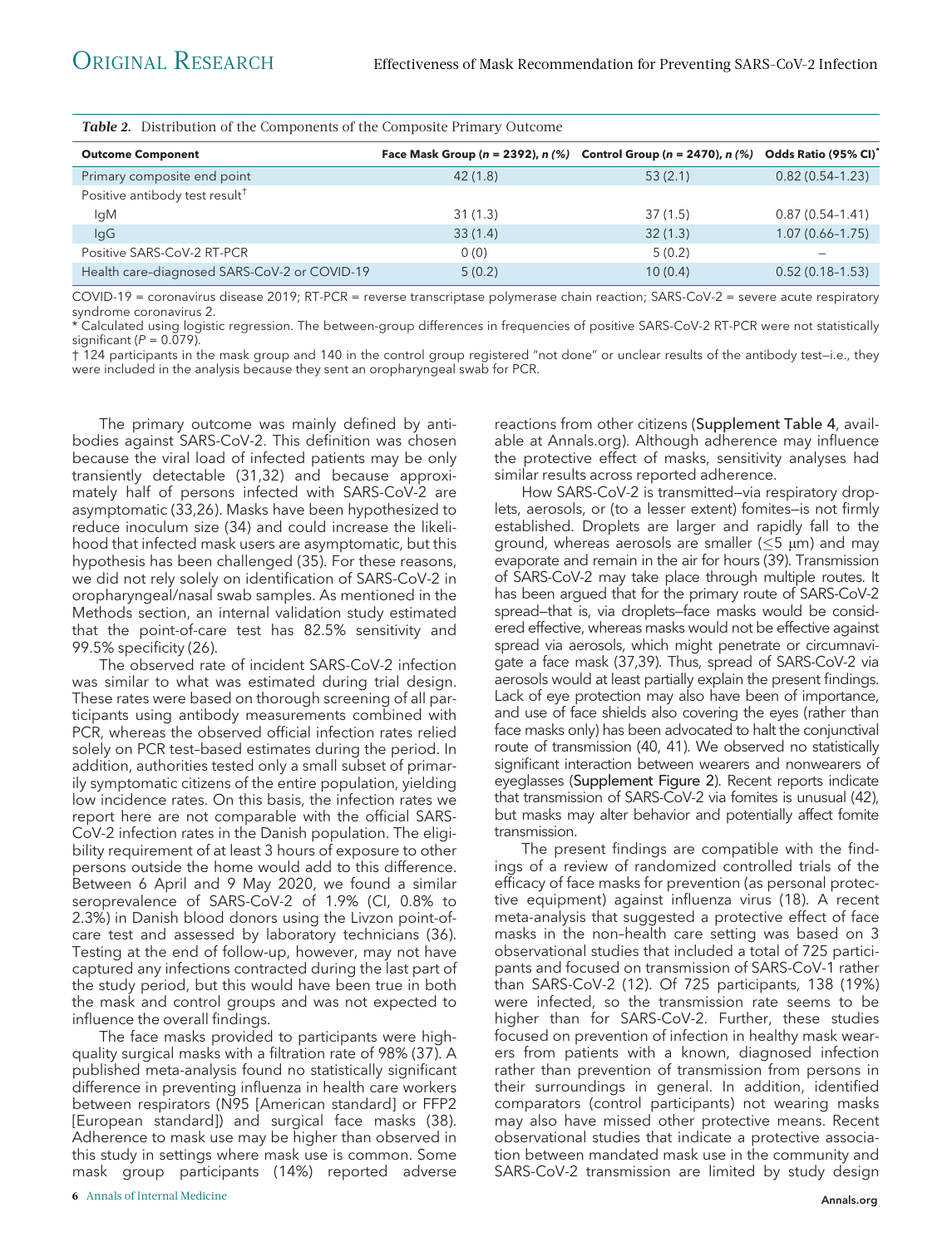and simultaneous introduction of other public health interventions (14, 43).

Several challenges regarding wearing disposable face masks in the community exist. These include practical aspects, such as potential incorrect wearing, reduced adherence, reduced durability of the mask depending on type of mask and occupation, and weather. Such circumstances may necessitate the use of multiple face masks during the day. In our study, participants used a mean of 1.7 masks per weekday and 1.3 per weekend day (Supplement Table 4). Wearing a face mask may be physically unpleasant, and psychological barriers and other side effects have been described (44). "Face mask policing" between citizens might reinforce use of masks but may be challenging. In addition, the wearer of a face mask may change to a less cautious behavior because of a false sense of security, as pointed out by WHO (17); accordingly, our face mask group seemed less worried (Supplement Table 4), which may explain their increased willingness to wear face masks in the future (Supplement Table 5, available at [Annals.org](http://www.annals.org)). These challenges, including costs and availability, may reduce the efficacy of face masks to prevent SARS-CoV-2 infection.

The potential benefits of a community-wide recommendation to wear masks include combined prevention and source control for symptomatic and asymptomatic persons, improved attention, and reduced potential stigmatization of persons wearing masks to prevent infection of others (17). Although masks may also have served as source control in SARS-CoV-2–infected participants, the study was not designed to determine the effectiveness of source control.

The most important limitation is that the findings are inconclusive, with CIs compatible with a 46% decrease to a 23% increase in infection. Other limitations include the following. Participants may have been more cautious and focused on hygiene than the general population; however, the observed infection rate was similar to findings of other studies in Denmark (26,30). Loss to followup was 19%, but results of multiple imputation accounting for missing data were similar to the main results. In addition, we relied on patient-reported findings on home antibody tests, and blinding to the intervention was not possible. Finally, a randomized controlled trial provides high-level evidence for treatment effects but can be prone to reduced external validity.

Our results suggest that the recommendation to wear a surgical mask when outside the home among others did not reduce, at conventional levels of statistical significance, the incidence of SARS-CoV-2 infection in mask wearers in a setting where social distancing and other public health measures were in effect, mask recommendations were not among those measures, and community use of masks was uncommon. Yet, the findings were inconclusive and cannot definitively exclude a 46% reduction to a 23% increase in infection of mask wearers in such a setting. It is important to emphasize that this trial did not address the effects of masks as source control or as protection in settings where social distancing and other public health measures are not in effect.

Reduction in release of virus from infected persons into the environment may be the mechanism for mitigation of transmission in communities where mask use is

common or mandated, as noted in observational studies. Thus, these findings do not provide data on the effectiveness of widespread mask wearing in the community in reducing SARS-CoV-2 infections. They do, however, offer evidence about the degree of protection mask wearers can anticipate in a setting where others are not wearing masks and where other public health measures, including social distancing, are in effect. The findings also suggest that persons should not abandon other COVID-19 safety measures regardless of the use of masks. While we await additional data to inform mask recommendations, communities must balance the seriousness of COVID-19, uncertainty about the degree of source control and protective effect, and the absence of data suggesting serious adverse effects of masks (45).

From The Heart Center, Rigshospitalet, Copenhagen University Hospital, Copenhagen, Denmark (H.B., J.S.B., D.E.T., M.M.P., C. R.V., U.C.W., A.R.); Rigshospitalet, Copenhagen University Hospital, Copenhagen, Denmark (C.V., T.T., H.U.); Herlev & Gentofte Hospital, Copenhagen University Hospital, Herlev, Denmark (J.B.N., P.B.N., K.F., R.H., J.H.K., K.I.); Nordsjaellands Hospital, Hillerød, and Aalborg University Hospital, Aalborg, Denmark (M.P.A., C.T.); Centre for Diagnostics, Technical University of Denmark, Kongens Lyngby, Denmark (N.B.G.); National Influenza Center, Statens Serum Institut, Copenhagen, Denmark (R.T.); Technical University of Denmark, Kongens Lyngby, Denmark (K.S.); Center of Research & Disruption of Infectious Diseases, Amager and Hvidovre Hospital, Copenhagen University Hospital, Hvidovre, Denmark (T.B.).

**Acknowledgment:** The authors thank Mrs. Kristine Sarah Hedegaard Andersen for valuable technical and logistic assistance and Mrs. Helena Aagaard Glud, Mr. Oscar Mejias Gomez, Mr. Andreas Visbech Madsen, Mr. Shoeib Moradi, Mrs. Louise Brogaard, Mrs. Maria Heinesen, Mrs. Karin Tarp, Mr. Weihua Tian, Mrs. Henriette Vorsholt, and Mrs. Shila Mortensen for valuable assistance in the laboratory work and analyses.

**Grant Support:** By the Salling Foundations.

**Disclosures:** Disclosures can be viewed at [www.acponline.org](http://www.acponline.org/authors/icmje/ConflictOfInterestForms.do?msNum=M20-6817) [/authors/icmje/ConflictOfInterestForms.do?msNum=M20-6817](http://www.acponline.org/authors/icmje/ConflictOfInterestForms.do?msNum=M20-6817).

**Data Sharing Statement:** The authors have indicated that they will not be sharing data.

**Corresponding Author:** Henning Bundgaard, DMSc, Department of Cardiology, The Heart Center, Copenhagen University Hospital, Rigshospitalet, Blegdamsvej 9, DK-2100 Copenhagen, Denmark; e-mail, henbundgaard@gmail.com.

Current author addresses and author contributions are available at [Annals.org](http://www.annals.org).

#### **References**

1. Helmy YA, Fawzy M, Elaswad A, et al. The COVID-19 pandemic: a comprehensive review of taxonomy, genetics, epidemiology, diagnosis, treatment, and control. J Clin Med. 2020;9. [PMID: 32344679] doi:10.3390/jcm9041225

2. Worldometer. Pandemic, COVID-19 coronavirus. 2020. Accessed at [www.worldometers.info/coronavirus](http://www.worldometers.info/coronavirus) on 29 October 2020.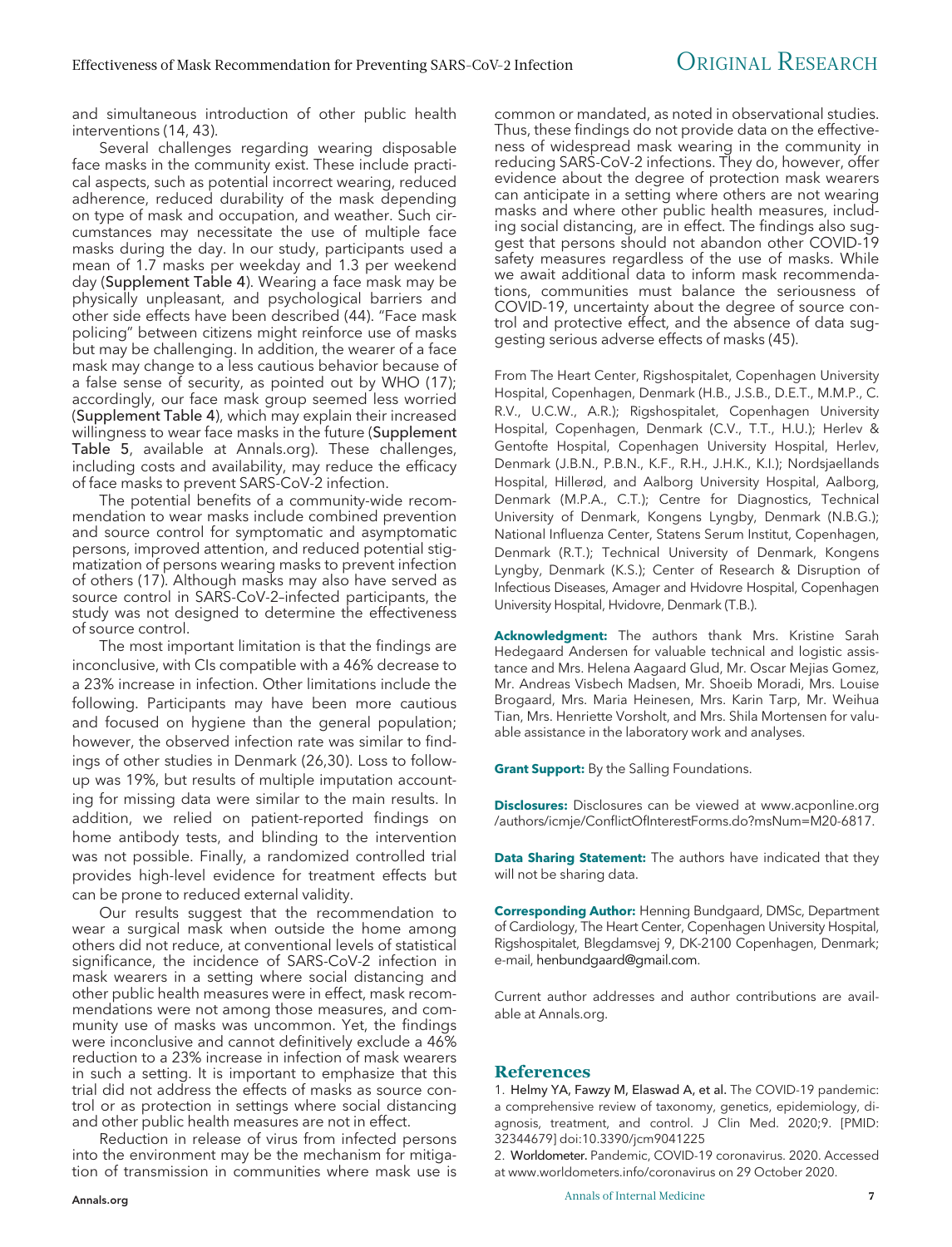3. Qualls N, Levitt A, Kanade N, et al. CDC Community Mitigation Guidelines Work Group. Community mitigation guidelines to prevent pandemic influenza — United States, 2017. MMWR Recomm Rep. 2017;66:1-34. [PMID: 28426646] doi:10.15585/mmwr.rr6601a1 4. Richard M, Kok A, de Meulder D, et al. SARS-CoV-2 is transmitted via contact and via the air between ferrets. Nat Commun. 2020;11:3496. [PMID: 32641684] doi:10.1038/s41467-020-17367-2

5. Liu Y, Ning Z, Chen Y, et al. Aerodynamic analysis of SARS-CoV-2 in two Wuhan hospitals. Nature. 2020;582:557-560. [PMID: 32340022] doi:10.1038/s41586-020-2271-3

6. van Doremalen N, Bushmaker T, Morris DH, et al. Aerosol and surface stability of SARS-CoV-2 as compared with SARS-CoV-1 [Letter]. N Engl J Med. 2020;382:1564-1567. [PMID: 32182409] doi:10.1056/NEJMc2004973

7. Kwok YL, Gralton J, McLaws ML. Face touching: a frequent habit that has implications for hand hygiene. Am J Infect Control. 2015;43:112-4. [PMID:25637115] doi:10.1016/j.ajic.2014.10.015

8. Lucas TL, Mustain R, Goldsby RE. Frequency of face touching with and without a mask in pediatric hematology/oncology health care professionals. Pediatr Blood Cancer. 2020:e28593. [PMID: 32672907] doi:10.1002/pbc.28593

9. Chen YJ, Qin G, Chen J, et al. Comparison of face-touching behaviors before and during the coronavirus disease 2019 pandemic. JAMA Netw Open. 2020;3:e2016924. [PMID: 32725247] doi:10.1001/jamanetworkopen.2020.16924

10. Rebmann T, Carrico R, Wang J. Physiologic and other effects and compliance with long-term respirator use among medical intensive care unit nurses. Am J Infect Control. 2013;41:1218- 23. [PMID: 23768438] doi:10.1016/j.ajic.2013.02.017

11. Wang X, Ferro EG, Zhou G, et al. Association between universal masking in a health care system and SARS-CoV-2 positivity among health care workers. JAMA. 2020. [PMID: 32663246] doi:10.1001 /jama.2020.12897

12. Chu DK, Akl EA, Duda S, et al. COVID-19 Systematic Urgent Review Group Effort (SURGE) study authors. Physical distancing, face masks, and eye protection to prevent person-to-person transmission of SARS-CoV-2 and COVID-19: a systematic review and meta-analysis. Lancet. 2020;395:1973-1987. [PMID: 32497510] doi:10.1016/S0140-6736(20)31142-9

13. Leung NHL, Chu DKW, Shiu EYC, et al. Respiratory virus shedding in exhaled breath and efficacy of face masks. Nat Med. 2020;26:676- 680. [PMID: 32371934] doi:10.1038/s41591-020-0843-2

14. Lyu W, Wehby GL. Community use of face masks and COVID-19: evidence from a natural experiment of state mandates in the US. Health Aff (Millwood). 2020;39:1419-1425. [PMID: 32543923] doi:10.1377/hlthaff.2020.00818

15. Centers for Disease Control and Prevention. CDC calls on Americans to wear masks to prevent COVID-19 spread. 14 July 2020. Accessed at [www.cdc.gov/media/releases/2020/p0714](http://www.cdc.gov/media/releases/2020/p0714-americans-to-wear-masks.html) [-americans-to-wear-masks.html](http://www.cdc.gov/media/releases/2020/p0714-americans-to-wear-masks.html) on 29 October 2020.

16. Brooks JT, Butler JC, Redfield RR. Universal masking to prevent SARS-CoV-2 transmission—the time is now. JAMA. 2020. [PMID: 32663243] doi:10.1001/jama.2020.13107

17. World Health Organization. Advice on the use of masks in the context of COVID-19: interim guidance. 5 June 2020.

18. Xiao J, Shiu EYC, Gao H, et al. Nonpharmaceutical measures for pandemic influenza in nonhealthcare settings—personal protective and environmental measures. Emerg Infect Dis. 2020;26:967- 975. [PMID: 32027586] doi:10.3201/eid2605.190994

19. Qaseem A, Etxeandia-Ikobaltzeta I, Yost J, et al. Use of N95, surgical, and cloth masks to prevent COVID-19 in health care and community settings: living practice points from the American College of Physicians (version 1). Ann Intern Med. 2020;173:642- 649. doi:10.7326/M20-3234

20. Ford I, Norrie J. Pragmatic trials. N Engl J Med. 2016;375:454- 63. [PMID: 27518663] doi:10.1056/NEJMra1510059

21. Bundgaard H, Bundgaard JS, Raaschou-Pedersen DET, et al. Face masks for the prevention of COVID-19 - rationale and design of the randomised controlled trial DANMASK-19. Dan Med J. 2020;67. [PMID: 32829745]

22. YouGov. Personal measures taken to avoid COVID-19. 2020. Accessed at [https://yougov.co.uk/topics/international/articles](https://yougov.co.uk/topics/international/articles-reports/2020/03/17/personal-measures-taken-avoid-covid-19) [-reports/2020/03/17/personal-measures-taken-avoid-covid-19](https://yougov.co.uk/topics/international/articles-reports/2020/03/17/personal-measures-taken-avoid-covid-19) on 27 October 2020.

23. Danish Health Authority. COVID-19: prevention of the spread of infection. 2 October 2020. Accessed at [www.sst.dk/da/Udgivelser](http://www.sst.dk/da/Udgivelser/2020/COVID-19-Forebyggelse-af-smittespredning) [/2020/COVID-19-Forebyggelse-af-smittespredning](http://www.sst.dk/da/Udgivelser/2020/COVID-19-Forebyggelse-af-smittespredning) on 26 October 2020.

24. Danish Health Authority. General guidance. 22 October 2020. Accessed at [www.sst.dk/en/English/Corona-eng/Prevent-infection](http://www.sst.dk/en/English/Corona-eng/Prevent-infection/General-guidance) [/General-guidance](http://www.sst.dk/en/English/Corona-eng/Prevent-infection/General-guidance) on 27 October 2020.

25. Harris PA, Taylor R, Thielke R, et al. Research electronic data capture (REDCap)—a metadata-driven methodology and workflow process for providing translational research informatics support. J Biomed Inform. 2009;42:377-81. [PMID: 18929686] doi:10.1016 /j.jbi.2008.08.010

26. Iversen K, Bundgaard H, Hasselbalch RB, et al. Risk of COVID-19 in health-care workers in Denmark: an observational cohort study. Lancet Infect Dis. 2020. [PMID:32758438] doi:10.1016 /S1473-3099(20)30589-2

27. Therchilsen JH, von Buchwald C, Koch A, et al. Self-collected versus healthcare worker-collected swabs in the diagnosis of severe acute respiratory syndrome coronavirus 2. Diagnostics. 2020; 10:678. doi:10.3390/diagnostics10090678

28. Tu YP, Jennings R, Hart B, et al. Swabs collected by patients or health care workers for SARS-CoV-2 testing [Letter]. N Engl J Med. 2020;383:494- 496. [PMID: 32492294] doi:10.1056/NEJMc2016321

29. Bartlett J, Keogh R, Ekstrøm CT, et al. Multiple imputation of covariates by substantive model compatible fully conditional specification. Version 1.4.1. CRAN; 2020.

30. Pedersen OB, Nissen J, Dinh KM, et al. SARS-CoV-2 infection fatality rate among elderly retired Danish blood donors - a crosssectional study. Clin Infect Dis. 2020. [PMID: 33103182] doi:10 .1093/cid/ciaa1627

31. Pan Y, Zhang D, Yang P, et al. Viral load of SARS-CoV-2 in clinical samples [Letter]. Lancet Infect Dis. 2020;20:411-412. [PMID: 32105638] doi:10.1016/S1473-3099(20)30113-4

32. Wölfel R, Corman VM, Guggemos W, et al. Virological assessment of hospitalized patients with COVID-2019. Nature. 2020; 581:465-469. [PMID: 32235945] doi:10.1038/s41586-020-2196-x

33. Oran DP, Topol EJ. Prevalence of asymptomatic SARS-CoV-2 infection. A narrative review. Ann Intern Med. 2020;173:362- 367. doi:10.7326/M20-3012

34. Gandhi M, Rutherford GW. Facial masking for covid-19. Reply [Letter]. N Engl J Med. 2020;383. [PMID: 33095525] doi:10.1056 /NEJMc2030886

35. Rasmussen AL, Escandón K, Popescu SV. Facial masking for covid-19 [Letter]. N Engl J Med. 2020;383. [PMID: 33095523] doi:10.1056/NEJMc2030886

36. Erikstrup C, Hother CE, Pedersen OBV, et al. Estimation of SARS-CoV-2 infection fatality rate by real-time antibody screening of blood donors. Clin Infect Dis. 2020. [PMID:32584966] doi: 10.1093/cid/ciaa849

37. Rengasamy S, Miller A, Eimer BC, et al. Filtration performance of FDA-cleared surgical masks. J Int Soc Respir Prot. 2009;26:54- 70. [PMID:32661453]

38. Long Y, Hu T, Liu L, et al. Effectiveness of N95 respirators versus surgical masks against influenza: a systematic review and metaanalysis. J Evid Based Med. 2020;13:93-101. [PMID: 32167245] doi:10.1111/jebm.12381

39. Klompas M, Baker MA, Rhee C. Airborne transmission of SARS-CoV-2: theoretical considerations and available evidence. JAMA. 2020;324:441-442. [PMID: 32749495] doi:10.1001/jama .2020.12458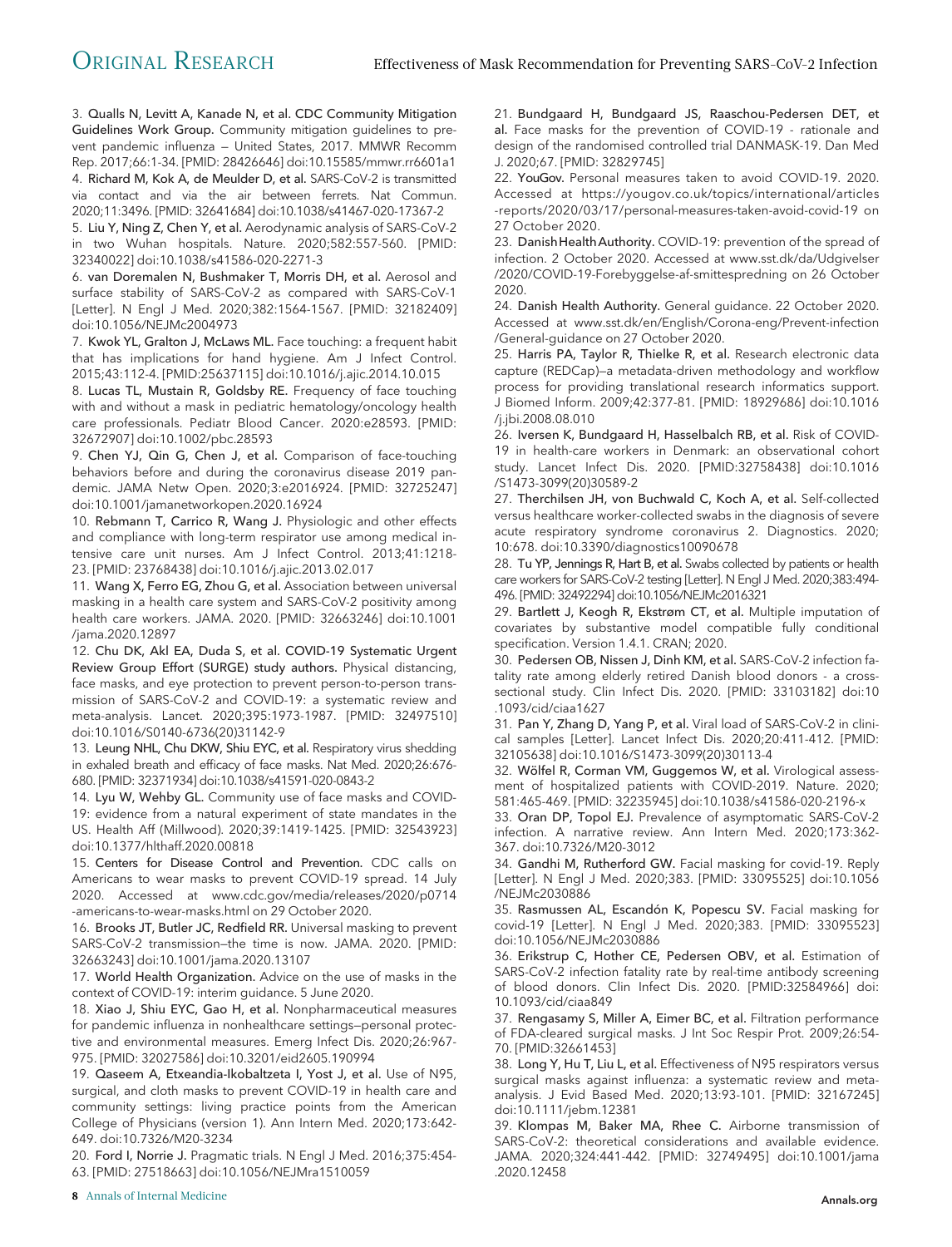40. Perencevich EN, Diekema DJ, Edmond MB. Moving personal protective equipment into the community: face shields and containment of COVID-19. JAMA. 2020;323:2252-2253. [PMID: 32347911] doi:10.1001/jama.2020.7477

41. Marra AR, Edmond MB, Popescu SV, et al. Examining the need for eye protection for coronavirus disease 2019 (COVID-19) prevention in the community. Infect Control Hosp Epidemiol. 2020:1- 2. [PMID: 32576322] doi:10.1017/ice.2020.314

42. Meyerowitz EA, Richterman A, Gandhi RT, et al. Transmission of SARS-CoV-2. A review of viral, host, and environmental factors. Ann Intern Med. 2020. doi:10.7326/M20-5008

43. Mitze T, Kosfeld R, Rode J, et al. Face masks considerably reduce COVID-19 cases in Germany: a synthetic control method approach. IZA Discussion Papers. June 2020.

44. Lazzarino AI, Steptoe A, Hamer M, et al. Covid-19: important potential side effects of wearing face masks that we should bear in mind [Letter]. BMJ. 2020;369:m2003. [PMID: 32439689] doi:10 .1136/bmj.m2003

45. Javid B, Weekes MP, Matheson NJ. Covid-19: should the public wear face masks? [Editorial]. BMJ. 2020;369:m1442. [PMID: 32273278] doi:10.1136/bmj.m1442